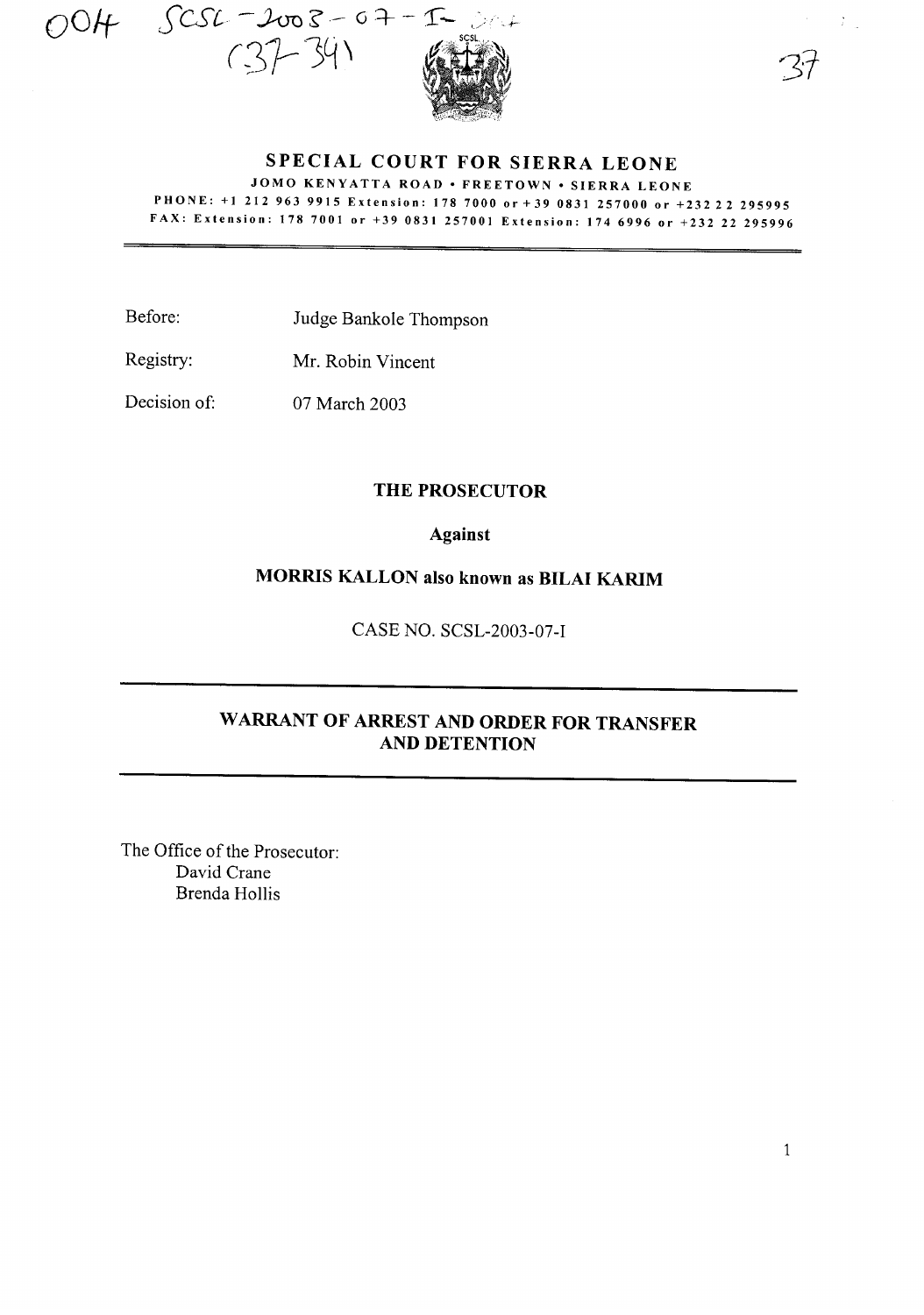# **THE SPECIAL COURT FOR SIERRA LEONE (the "Special Court"),**

**SITTING** AS Judge Thompson, designated by the President of the Special Court according to Rule  $28$  of the Rules of Procedure and Evidence ("the Rules");

**CONSIDERING** that the Indictment against MORRIS KALLON also known as BILAI KARIM, <sup>a</sup> citizen of Sierra Leone, born <sup>1</sup> January <sup>1964</sup> at Bo, Bo District, Republic of Sierra Leone, who is accused of Crimes against Humanity, violations of Article <sup>3</sup> common to the Geneva Conventions and of Additional Protocol II, and other Serious Violations of International Humanitarian Law ("the Accused"); was reviewed and approved by the Special Court on <sup>7</sup> March 2003,

**CONSIDERING** that an Order for the Non-Disclosure was granted on <sup>7</sup> March 2003;

# **HEREBY ORDERS THE REGISTRAR OF THE SPECIAL COURT**

(A) to address this Warrant of Arrest, Decision Approving the Indictment, the Approved Indictment of the Accused and <sup>a</sup> Statement of the Rights of the Accused to the national authorities of Sierra Leone in accordance with Rule 55;

(C) to cause to be served on the Accused, at the time of his arrest, or as soon as is practicable immediately following his arrest, in English or have read to him in <sup>a</sup> language he understands, <sup>a</sup> certified copy of the Warrant of Arrest, <sup>a</sup> certified copy of the Indictment, <sup>a</sup> statement of the rights of the Accused and to caution the Accused that any statement made by him shall be recorded and may be used as evidence against him in coordination with the National Authorities of the State concerned;

(D) to remand the Accused, into the custody of the Special Court Detention Facility or such other Detention Facility as determined by the President in accordance with Rule 57.

## **HEREBY ORDERS THE RELEVANT AUTHORITIES OF THE GOVERNMENT OF SIERRA LEONE**

(A) promptly notify the Registrar of the Court of the arrest of the Accused for the purposes of effectuating his transfer to the custody of the Court, and to surrender the Accused to the Court without delay;

(B) to transfer the Accused to the custody of the Special Court without delay, or to such other <sup>p</sup>lace as the President may decide. The transfer shall be arranged between with the relevant national authorities of the Government of Sierra Leone and the Registrar of the Special Court;

(C) to assist and facilitate the Office of the Prosecutor of the Special Court, at any location, in the search for and seizure of all evidence related to the crimes alleged to have been committed by the Accused;